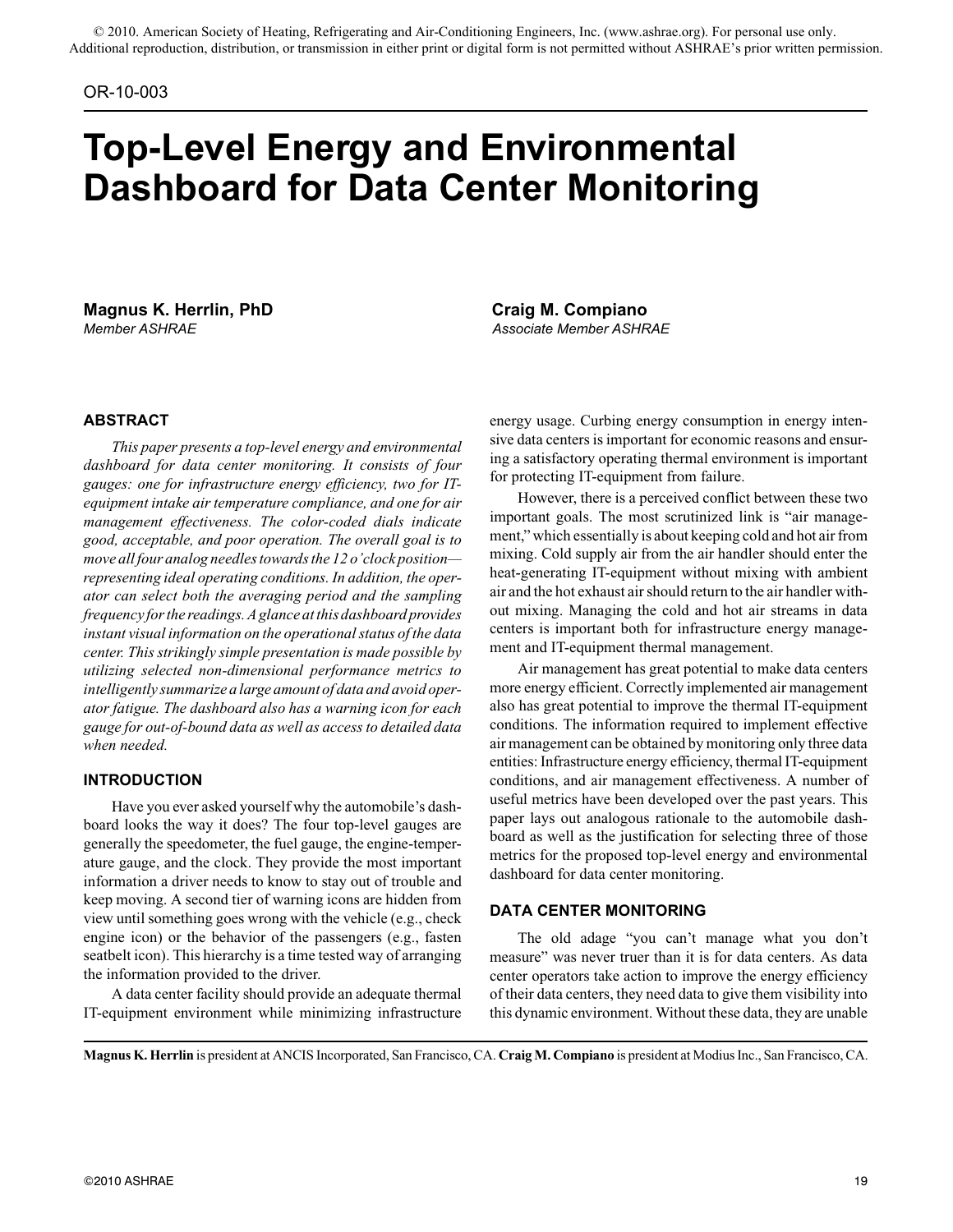to make informed decisions regarding data center optimization.

Historically, data centers have been over-provisioned especially when it comes to cooling. As data center operators improve cooling efficiency, the safety margin for error created by the over-provisioning is removed. With a greatly reduced response-time cushion, effective monitoring becomes a mission critical application for data centers. Such monitoring systems must provide near real-time data collection and an alarm notification and escalation system. Monitoring systems must be robust, enterprise-wide systems that are capable of providing multi-site reporting and analysis.

To fully realize the benefits of monitoring, these systems must provide an effective way to access data, including:

- Reports
- Dashboards
- **Trending**
- Statistical analysis—covariance, regression, etc.
- Conditional alarming—notifications based on complex conditional exceptions
- Access via standard Business Intelligence tools, including Excel

Monitoring systems are the basis for:

- Continuous improvement cycles
- Improved operational effectiveness
- Availability—downtime avoidance
- Capacity planning
- Utility rebates.

Typical capabilities of monitoring systems include:

- Ability to monitor and record granular data for data center devices
- Support for metrics such as DCiE, RCI, and RTI
- Simple data access-ODBC, reporting, dashboards, SQL, etc.
- Capable of running in a high availability environment
- Near-real time access
- Alarm escalation and management

Monitoring systems get their data either from instrumentation built into data center equipment or from separate sensors and meters. Most data center devices such as PDUs, UPSs, CRACs, and intelligent power strips are capable of transmitting data via communication protocols such as Modbus, SNMP, BacNet, etc. A wide range of power meters, environmental sensors, pressure sensors, etc. are available in the market. Sufficient instrumentation is a prerequisite to effective monitoring.

The level of instrumentation determines the level of detail with which performance data can be measured. For example, the computation of basic DCiE simply requires a data point for the total amount of power coming into the data center and a data point for the total amount of power going to the IT equipment. With additional instrumentation, however, a more detailed DCiE can be computed.

With more performance data collected, there is a need to intelligently summarize the information. Performance metrics play a key role in making sense of data from comprehensive and continuous monitoring of data center devices. The next sections discuss three such metrics.

# **METRICS**

Metrics and the ability to monitor and track the performance of data centers are integral to successful operation. One of the most powerful features of metrics is the capability of trending complex data over time. Generally speaking, a "metric" is defined as a standard for measuring or evaluating something. All three top-level metrics that were selected to be included in the proposed energy and environmental dashboard act in accordance with this definition.

Data Center infrastructure Efficiency (DCiE) is a metric used to determine the energy efficiency of a data center. The Rack Cooling Index (RCI) is a measure of how well the ITequipment is cooled within the manufacturers' specifications. Since a thermal guideline becomes truly useful when there is an unbiased and objective way of determining the operating compliance with the guideline, the RCI index is included in the ASHRAE Thermal Guideline (ASHRAE 2008) for purposes of showing compliance. Finally, the Return Temperature Index (RTI) is a measure of the performance of the airmanagement system.

These metrics are individually used in the DOE's "DC Pro" data center energy assessment software tool suite (DOE 2009a) as well as in the Data Center Certified Energy Practitioner (DC-CEP) Program (DOE 2009b). They reduce a great amount of data to understandable numbers that can easily be trended and analyzed. The rationale and definition of the three metrics are presented next.

# **DCiE**

Data center infrastructure efficiency (DCiE) and the power usage effectiveness (PUE) have become commonly used metrics for data center efficiency. The PUE is essentially the reciprocal of DCiE. These metrics were developed by members of the Green Grid, which is an industry group focused on data center energy efficiency. One benefit of using the DCiE rather than the PUE is that it has an easily understood scale of 0-100% (Green Grid 2008).

$$
DCiE = \left[\frac{IT\text{-}Equipment Power}{Total Facility Power}\right]100\% \tag{1}
$$

Standard guidelines for the use and reporting of these metrics have been developed by the Green Grid. All DCiE measurements should be reported with subscripts that identify (1) the accuracy of the measurements (2) the averaging period of the measurements (e.g., yearly, monthly, weekly, daily), and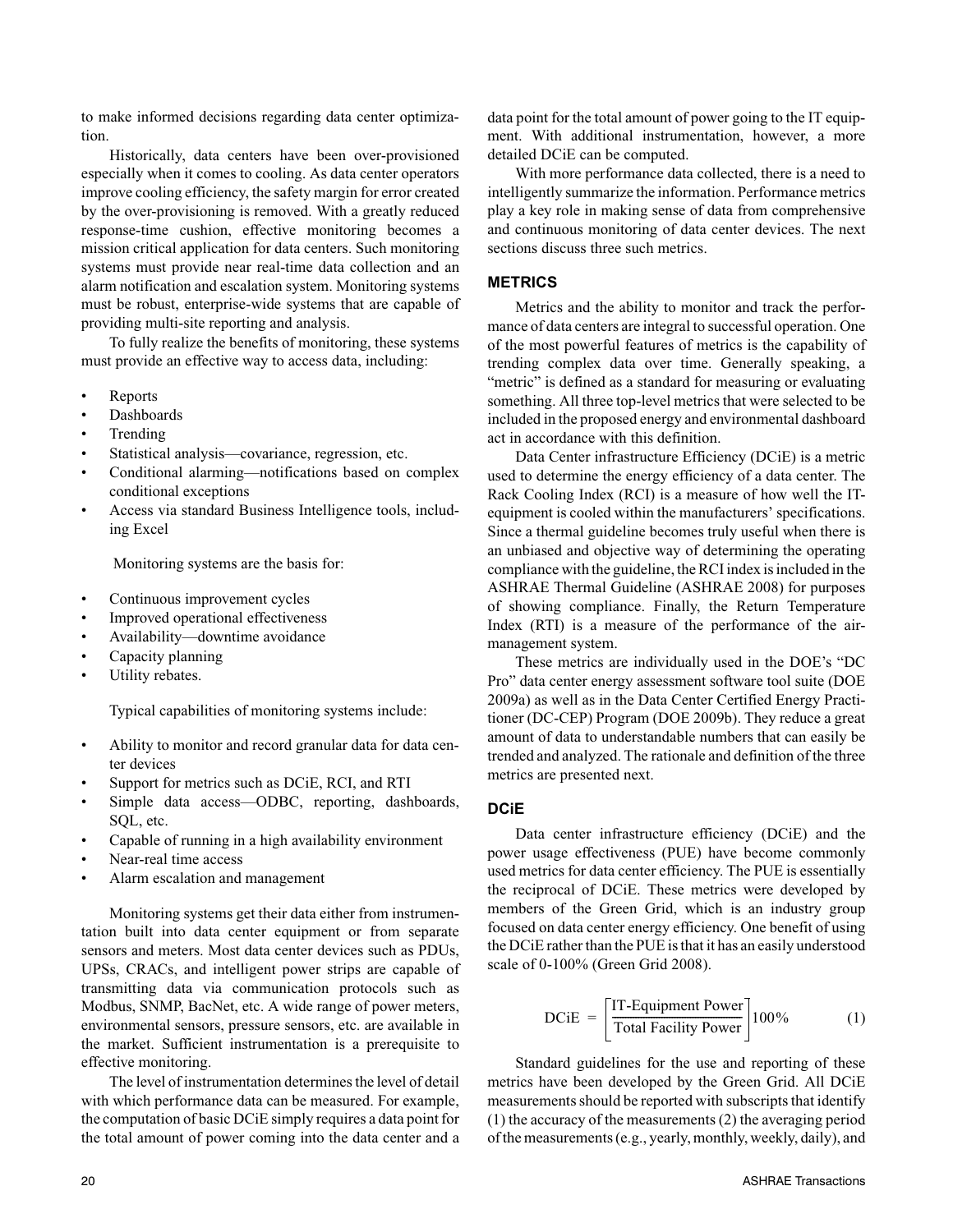**Table 1. Rating of the DCiE**

| Rating                     | <b>DCiE</b> |
|----------------------------|-------------|
| Ideal (maximum)            | 100         |
| State-of-the-Art           | 85          |
| <b>Best Practice</b>       | 70          |
| <b>Improved Operations</b> | 60          |
| Current Trend              | 55          |
| Typical (average)          | 50          |

(3) the frequency of the measurement (e.g., monthly, weekly, daily, continuous). For the purpose of the proposed dashboard, the user can select both the averaging period and the frequency (limited by the actual measurement frequency).

Table 1 shows ratings of the DCiE. A value of 100% simply indicates 100% efficiency, i.e., all energy is used by the IT-equipment (ideal). However, a typical value is only 50% (EPA 2007). State-of-the-Art installations have values around 85% (Google 2009).

The DCiE allows data center operators to quickly estimate the energy efficiency of their data centers and determine whether any energy efficiency improvements need to be made. DCiE will represent infrastructure energy efficiency on the proposed dashboard.

#### **RACK COOLING INDEX (RCI)TM**

The main task for a data center facility is to provide an adequate equipment environment, therefore a relevant metric for IT-equipment intake temperatures should be used to gauge the thermal environment. The Rack Cooling Index (RCI) is a measure of how effectively equipment racks are cooled within a given thermal guideline, both at the high end and at the low end of the temperature range (Herrlin 2005). Specifically, the RCI is a performance metric explicitly designed to gauge compliance with the thermal guidelines of ASHRAE (2008) and NEBS (Telcordia 2001, 2006) for a given data center. The index is included in the ASHRAE thermal guideline for purposes of showing compliance.

Both guidelines use recommended and allowable ranges. The recommended intake temperature range is a statement of reliability (facility operation) whereas the allowable range is a statement of functionality (equipment testing). The numerical values of the recommended and allowable ranges depend on the applied environmental guideline. In the ASHRAE specification, the recommended and allowable temperature ranges are 64.4–80.6°F (18–27°C) and 59.0–89.6°F (15–32°C), respectively.

Over-temperature conditions exist once one or more intake temperatures exceed the maximum recommended temperature. Similarly, under-temperature conditions exist when intake temperatures drop below the minimum recommended. The RCI "compresses" the equipment intake temperatures into two numbers—the  $\text{RCI}_{\text{HI}}$  and the  $\text{RCI}_{\text{LO}}$ . An  $\text{RCI}_{\text{HI}}$ 

#### **Table 2. Proposed Rating of the RCI**

| <b>Proposed Rating</b> | <b>RCI</b>       |
|------------------------|------------------|
| Ideal                  | 100%             |
| Good                   | ≥95% to <100%    |
| Acceptable             | $≥90\%$ to <95\% |
| Poor                   | $<90\%$          |
|                        |                  |



*Figure 1 Intake temperature distribution and graphical representation of*  $RCI_{HI}$ *.* 

of 100% means no over-temperatures whereas an  $RCI<sub>LO</sub>$  of 100% mean no under-temperatures. Both numbers at 100% mean that all temperatures are within the recommended temperature range—i.e., absolute compliance. The lower the percentage, the greater probability (risk) intake temperatures are above the maximum allowable and below the minimum allowable, respectively. A value below 90% is often characterized as "poor."

Figure 1 provides a graphical representation of the  $RCI<sub>HI</sub>$ (the  $\text{RCI}_{\text{LO}}$  is analogous). The bold curve is the intake temperature distribution for all N intakes; the temperatures have been arranged in order of increasing temperature. The Total Over-Temperature represents a summation of all over-temperatures (triangular area). The Maximum Allowable Over-Temperature is also defined in the figure (rectangular area). The definition of  $RCI<sub>HI</sub>$  is as follows:

$$
RCI_{\text{HI}} = \left[1 - \frac{\text{Total Over-Temp}}{\text{Max} \text{Allowable Over-Temp}}\right]100\% \tag{2}
$$

Table 2 shows proposed rating of the RCI based on numerous numerical analyses (Herrlin 2007). Lawrence Berkeley National Laboratory (LBNL) is also in the process of benchmarking this performance metric. The risk for temperatures above (below) the maximum (minimum) allowable temperature increases with declining values. A warning flag "\*" appended to the index indicates that one or several intake temperatures are above (below) the allowable range. The index value for the intake temperatures shown in Figure 1 is  $RCI_{HI} = 95\%$ \*.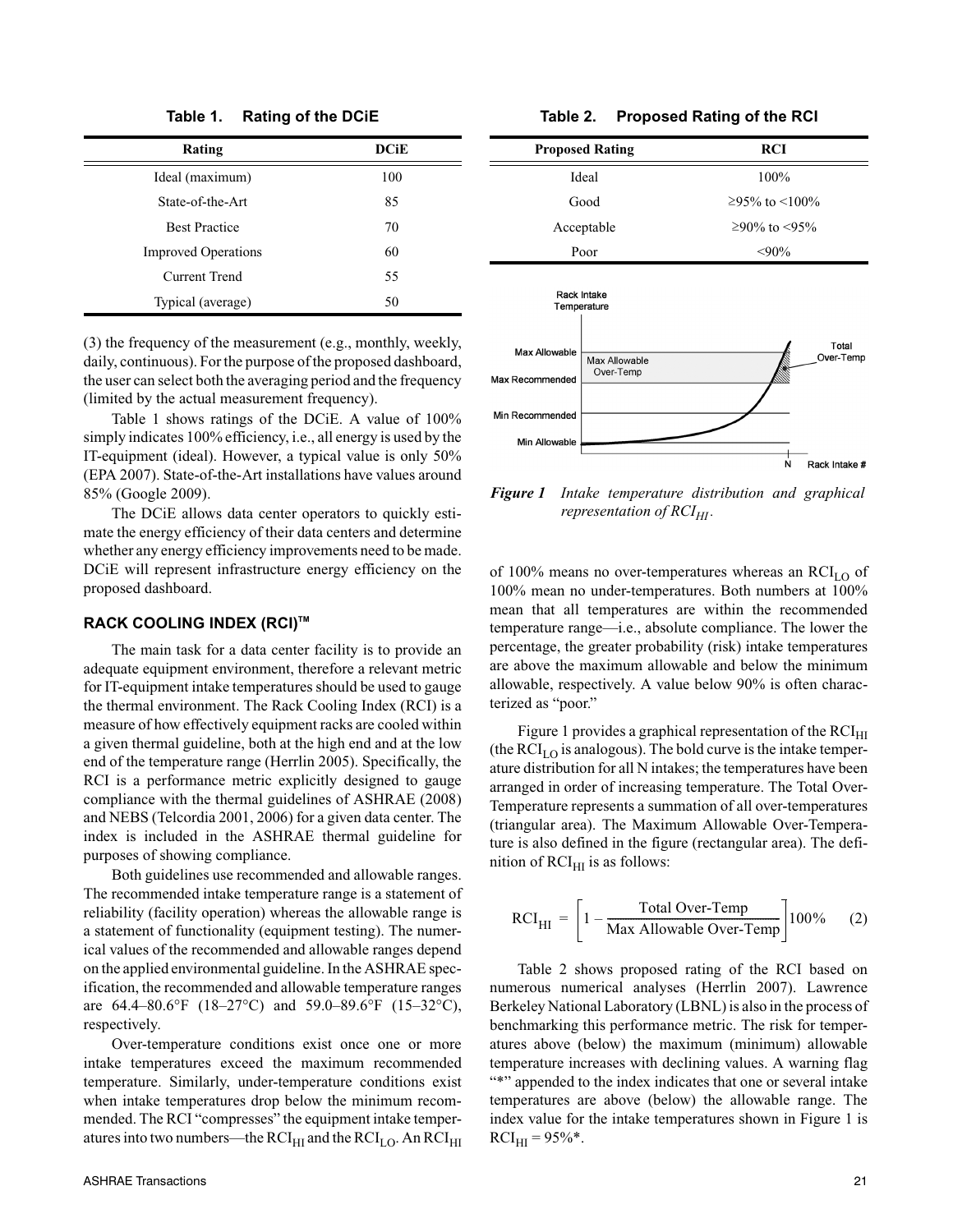The RCI provides an unbiased and objective way of quantifying the quality of an air management design from a thermal perspective. The RCI will represent the thermal equipment environment on the proposed dashboard.

# **RETURN TEMPERATURE INDEX (RTI)TM**

The Return Temperature Index (RTI) is a measure of the net level of by-pass air or net level of recirculation air in the equipment room (Herrlin 2007 and 2008). Both effects are detrimental to the overall energy and thermal performance of the space. By-pass air does not contribute to the cooling of the electronic equipment, and it depresses the return air temperature. Recirculation, on the other hand, is one of the main reasons for hot spots or areas significantly hotter than the ambient temperature. Thus, the RTI provides a link between energy usage (DCiE) and the thermal IT-equipment environment (RCI).

The Return Temperature Index (RTI) is a measure of the performance of the air-management system and how well it controls by-pass and recirculation air. Deviations from 100% are generally an indication of declining performance. The index is defined as follows:

$$
RTI = (\Delta T_{AHU} / \Delta T_{Equip}) 100\% = (V_{Equip} / V_{AHU}) 100\% \quad (3)
$$

where

RTI = Return temperature index

 $\Delta T_{AHU}$  = Temperature drop across the air-handler units (airflow weighted average)

 $\Delta T_{Equiv}$  = Temperature rise across the IT-equipment (airflow weighted average)

 $V_{AHU}$  = Total airflow rate through the air-handler units

 $V_{Equiv}$  = Total airflow rate through the IT-equipment

Since the temperature rise across the IT-equipment provides the potential for high return temperatures, it makes sense to normalize the RTI with regard to this entity. In other words, the RTI provides a measure of the actual utilization of the available temperature differential. Consequently, a low return air temperature is not necessarily a sign of poor air management. If the IT- equipment only provides a modest temperature rise, the return air temperature cannot be expected to be high. Many legacy servers and other electronic systems have a temperature rise of only 10°F (6°C) whereas new blade servers can have a temperature differential of 50°F (28°C).

The equation shows the intrinsic link between energy and thermal management. The RTI is also the ratio of total airflow through the IT-equipment to the total airflow through the air handlers. The interpretation of the index is now straight forward (see Table 3): A value above 100% suggests net recirculation air, which elevates the return air temperature. Unfortunately, this also means elevated equipment intake temperatures. A value below 100% suggests net by-pass air; cold air by-passes the electronic equipment and is returned directly to the air handler, reducing the return temperature. This may

happen when the supply airflow is increased to combat hotspots or if there are leaks in the raised floor.

There might be a number of legitimate reasons to operate below or above 100%. For example, some air-distribution schemes are designed to provide a certain level of air mixing (recirculation) to provide an even equipment intake temperature. Some overhead air-distribution systems are designed to operate this way. Raised-floor cooling, on the other hand, often needs some excess air to function properly.

Finally, as stated in the Introduction, an RCI analysis should be accompanied by an energy analysis; in this case by using the DCiE and the RTI. Improving the RCI can lead to an energy penalty. The DCiE and RTI can help evaluate how severe such a penalty may be. RTI will represent air management on the proposed dashboard. There we have it! The next section discusses the proposed dashboard.

# **PROPOSED DASHBOARD**

The proposed dashboard consists of four gauges: one for energy efficiency (DCiE), two for IT-equipment intake temperatures ( $RCI_{HI}$  and  $RCI_{LO}$ ), and one for air management effectiveness (RTI). Again, the last one provides the intrinsic link between the energy gauge and the temperature gauges. All gauges are based on non-dimensional performance metrics to intelligently summarize and trend a large amount of data and avoid operator fatigue. The gauges share a common feature of most automobile fuel gauges, that is, an analog gauge for the current status and a warning icon for out-of-bound conditions. The dashboard also has access to detailed data when needed.

The shown readings of the gauges in the preproduction dashboard (Figure 2) could be interpreted as follows:

- DCiE of 80% is near state-of-the-art
- $RCI<sub>HI</sub>$  of 97% is considered good

 $\qquad \qquad$ 

**Table 3. Interpretation of the RTI**

| Interpretation        | <b>RTI</b> |
|-----------------------|------------|
| <b>Balanced</b>       | $100\%$    |
| Net Recirculation Air | $>100\%$   |
| Net By-Pass Air       | $< 100\%$  |



*Figure 2 Preproduction dashboard (dial coloring example only—user defined).*